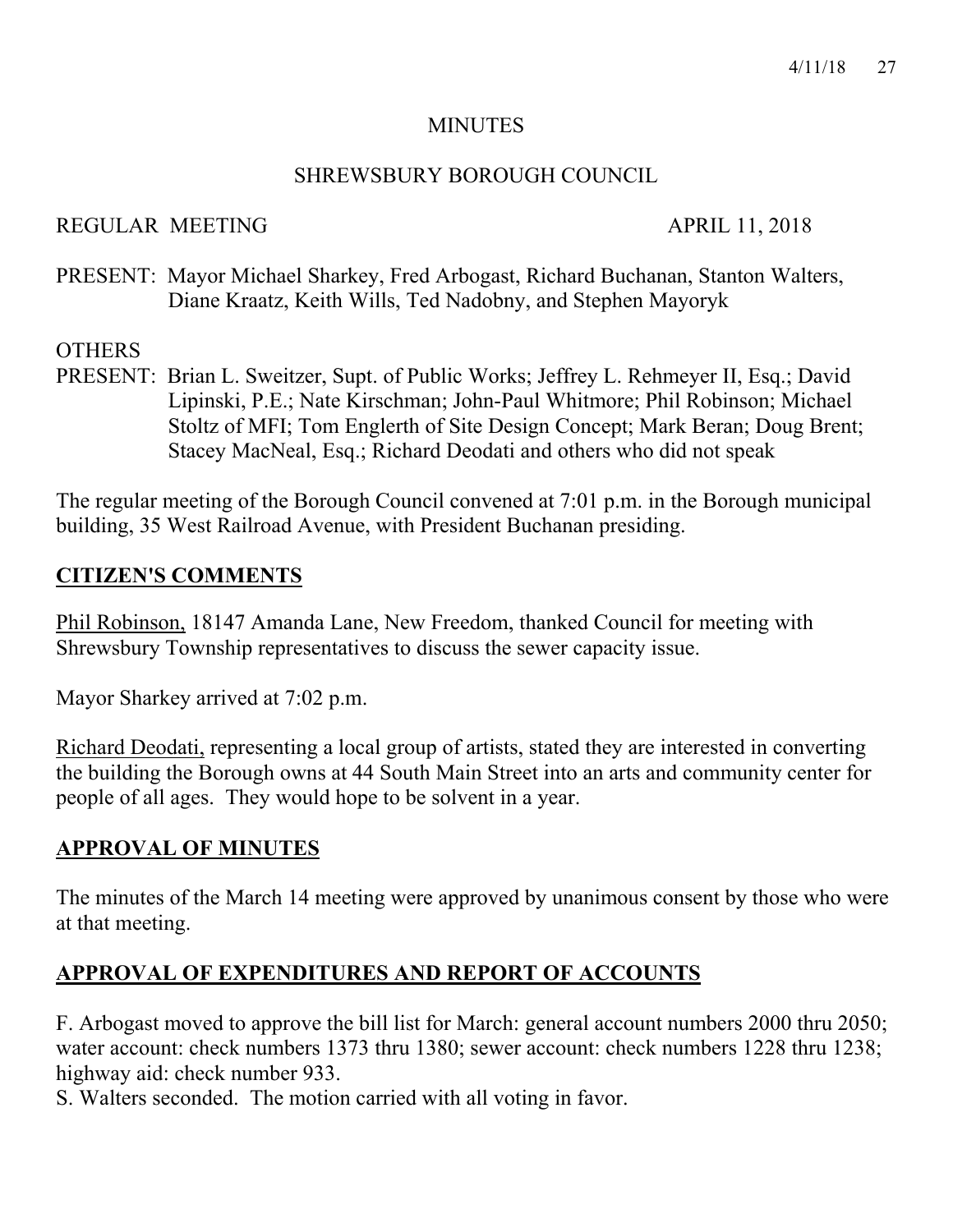# **APPROVAL OF PAYROLL REGISTER**

F. Arbogast moved to approve the March 12 and 26 payroll registers.

D. Kraatz seconded. The motion carried with all voting in favor.

# **SUBDIVISION AND LAND DEVELOPMENT BUSINESS**

# 95 and 99 East Forrest Avenue Sketch Plan

Attorney Stacey MacNeal, Tom Englerth of Site Design Concept, and Michael Stoltz, were present to discuss a sketch plan to develop the two lots at 95 East Forrest Avenue and also 99 East Forrest Avenue as one large lot. The existing parcels have traffic safety concerns, they are in a wellhead protection zone, there is a stream in the rear, and the topography slopes both from the south to north and from west to east. The combined parcels would have two access points. The full access drive would be as far west as possible on East Forrest Avenue and the access point on Mount Airy Road would be a right in and a right out only, with a pork chop. A retaining wall is proposed for a portion of the west side and in the rear (with the highest point being 20 feet high). Additionally, a smaller retaining wall is proposed between the buildings (four or five feet high). The west side of the property could be considered congruous with the adjoining property. There would be a buffer yard behind the rear wall. A grocery store is proposed for the 95 East Forrest Avenue parcels which would have one delivery a day. The storm water facilities would be underground. They were told the stream to the rear of the properties is very important to the Borough as a weir measures the flow further east and this stream cannot be impacted. The applicant would apply for a variance from setbacks and parking because they are about seven parking spaces short. The neighbors to the north on Westview Drive will be invited to a meeting to see what is being proposed. The purpose of the meeting will be for the neighbors to get an understanding of what is being proposed and present questions or concerns. Additionally, Council could make a preliminary determination as to whether the proposed grading is acceptable and in compliance with the Zoning Ordinance based on the sketch plan as presented.

S. Walters moved to schedule the meeting for April 24 at 7:00 p.m. to hear public comment and to make a decision or get a consensus as to what is being proposed. D. Kraatz seconded. The motion carried with all voting in favor.

# Preliminary Land Development Plan for 95 East Forrest Avenue

This plan was filed on April 26, 2017 and has been given several extensions with the current extension ending April 19, 2018. Another extension is requested for three months in the event the sketch plan discussed above fails to receive a consensus approval to proceed.

S. Walters moved to approve the request for another extension until July 19, 2018.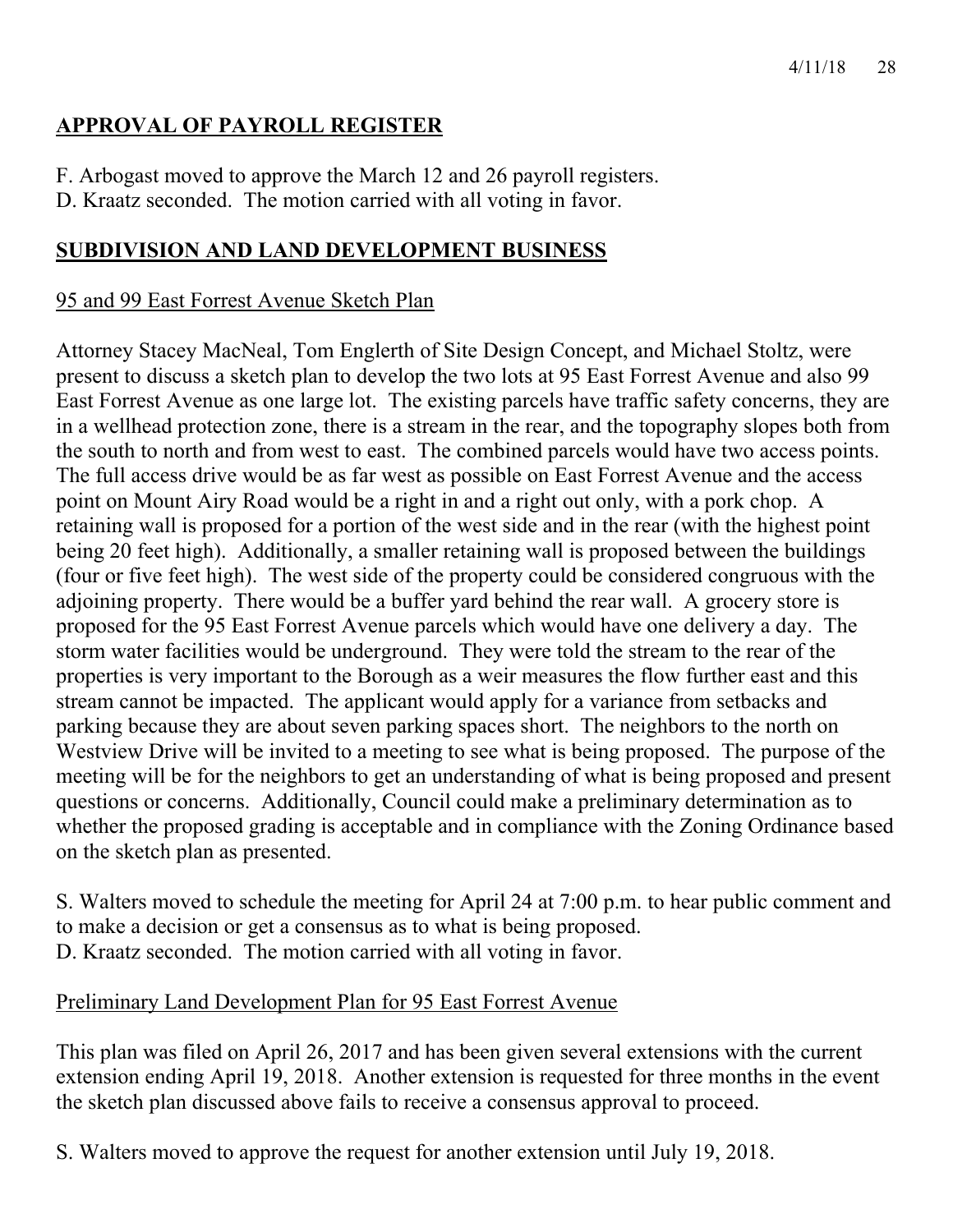T. Nadobny seconded. The motion carried with all voting in favor.

## **Codes Enforcement**

There were eight permits issued in March.

# **Southern Regional Police Department** – Mayor Sharkey and R. Buchanan

There was a brief discussion about the New Freedom Borough Council meeting where there were over 100 residents in attendance wanting the Council to remain as a member and to keep the SRPD in New Freedom Borough. After several motions, it is believed they are asking to not be a member and to purchase PPU hours at \$119.00 per hour with a five year commitment. Mayor Sharkey proposed a meeting of one member (likely the mayor or an alternate if the mayor is unable to attend) from each of the four member municipalities to discuss contract negotiations. Stewartstown Borough had sent a letter giving a five year commitment but since not all four members committed, it withdrew that offer and is staying with the notice they will withdraw at the end of 2018.

F. Arbogast moved that a letter be sent to the other three municipalities inviting them to select representatives to attend a meeting to discuss contract negotiations. S. Mayoryk seconded. The motion carried with all voting in favor.

**Water & Sewer** – T. Nadobny/Supt. Sweitzer

Shrewsbury Township Well Survey

Supt. Sweitzer presented the initial letter that will go to all Shrewsbury Township well owners in a Wellhead Protection zone.

T. Nadobny moved that the letter be sent to the 80 – 90 private well customers.

D. Kraatz seconded. The motion carried with all voting in favor.

Deer Creek Pump Station Sewer Meter Analysis

Supt. Sweitzer and Eng. Lipinski met to resolve data inconsistencies and anomalies that may be related to the sewer meter maintenance or sewer line/pump station maintenance. The final report will be presented to the Authority at the next meeting.

Future Sewer Capacity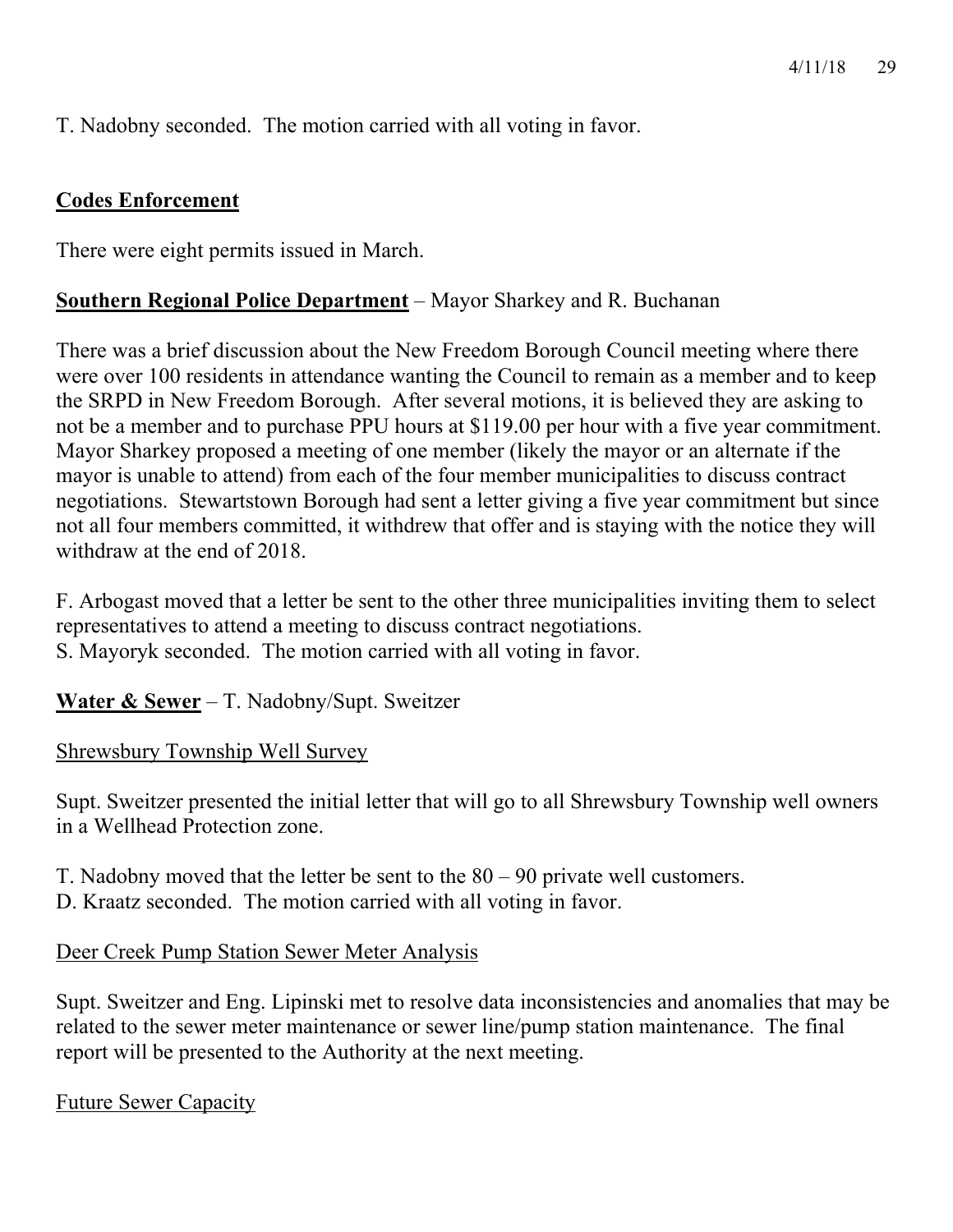R. Buchanan drafted a letter to be sent to all Borough property owners where future development could take place and existing Borough commercial/industrial sewer customers asking them to think about what they may need in the future and to invite them to future meetings to discuss making a commitment to purchase/reserve capacity. Sol. Rehmeyer will review the letter.

#### Vacancy on Municipal Authority

- T. Nadobny moved to appoint Mark Beran to the Municipal Authority.
- F. Arbogast seconded. The motion carried with all voting in favor.

#### Market Square Meter Removal Request

The owner has requested some meters be removed where there are vacant units and to have the account placed on inactive status. Five meters have been removed over the recent years. The water can't be turned off at the curb as there are no stops for these accounts. They are not expanding store space.

S. Walters moved that for commercial customers the charge for removing and disconnecting a meter is \$100.00 and the charge to re-install the meter is \$100.00 with the account being placed on inactive status.

T. Nadobny seconded. The motion carried with all voting in favor.

#### Shut Off and Restoration Fee for Non Payment of Bills

The fee of \$40.00 to shut off and \$40.00 to restore service in the event of non-payment has been this amount for quite some time. The Secretary asked if Council would increase this fee.

F. Arbogast moved to increase the shut-off fee to \$75.00 and \$75.00 for restoration. D. Kraatz seconded. The motion carried with all voting in favor with one opposition, S. Walters, who felt it was excessive.

# **Public Roads & Lighting** – M. Sharkey

#### Street Sweeper

The street sweeper began on April 3 and is finished.

#### North Main Street Pole Relocation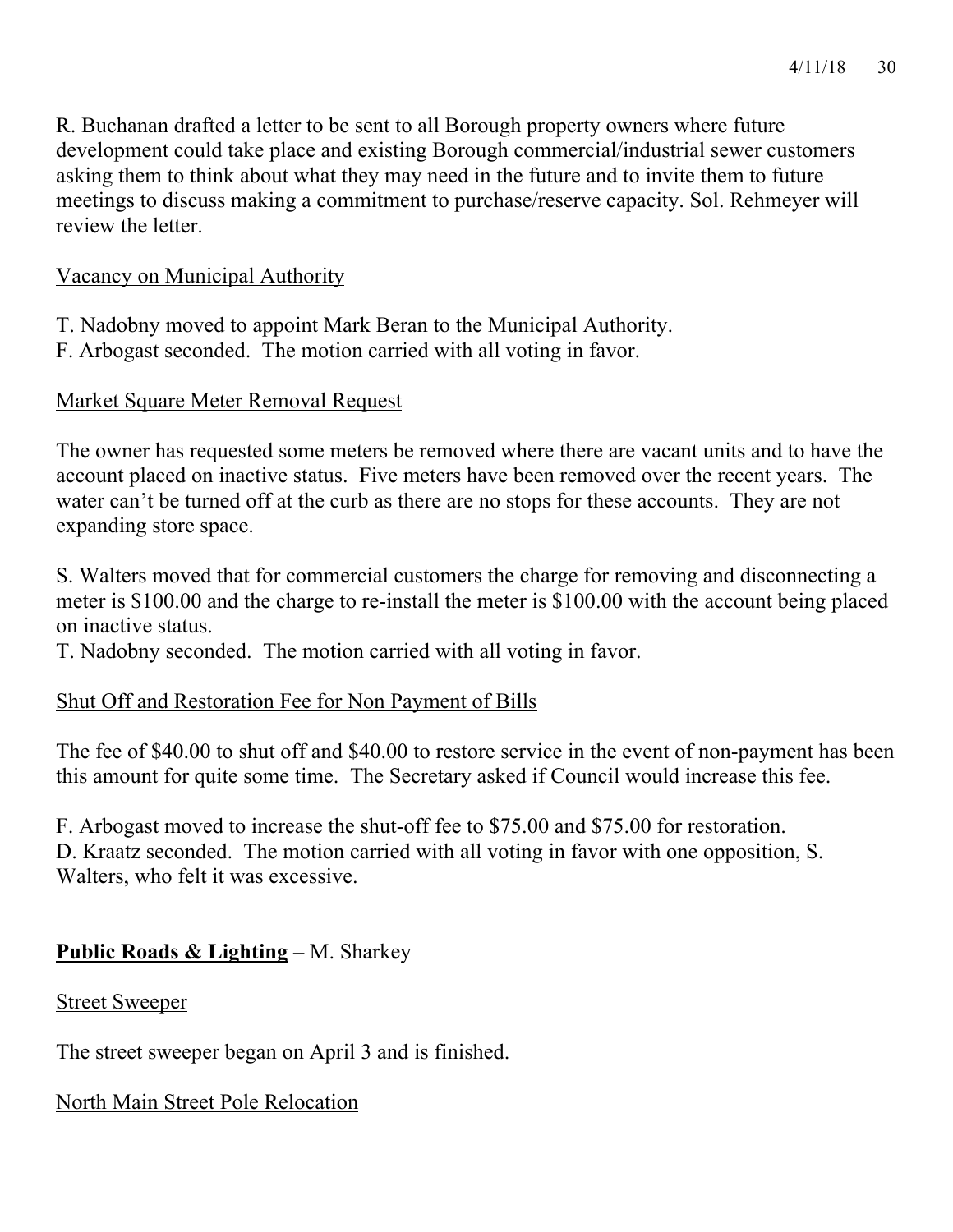Met Ed placed a One-Call to have all utilities marked. There is no specific time for the project to start. We are still waiting for the PennDOT permit and curb removal will begin after the poles are relocated. The concrete contractor is lined up to form and pour the new curbing at a price of \$9,515.00.

#### Drainage Swale

The drainage swale between CVS and EPCO Plaza on Constitution Avenue has had the vegetation removed.

#### Road Survey

Supt. Sweitzer presented the road survey for the year with ratings and comments.

### Road Paving

We are waiting for paving core samples from Hill Street and Onion Boulevard before the paving contract is designed. Highland Drive and Sunset Drive were sampled today to determine a good paving plan.

#### Winter Maintenance Costs

Supt. Sweitzer presented winter expenses for the past five seasons which is on file.

# **Public Lands, Buildings and Finance** – F. Arbogast

#### 2017 Audit Report

F. Arbogast, S. Walters and R. Buchanan met with the auditor last week and reviewed the audit report.

F. Arbogast moved to appoint approve the 2017 audit report as presented.

S. Walters seconded. The motion carried with all voting in favor.

# **ENGINEER'S REPORT**

# Apple Tree Court Stormwater Basin Discharge

We are still waiting on suitable conditions to do the work.

# PennDOT Exit 4 Stormwater Management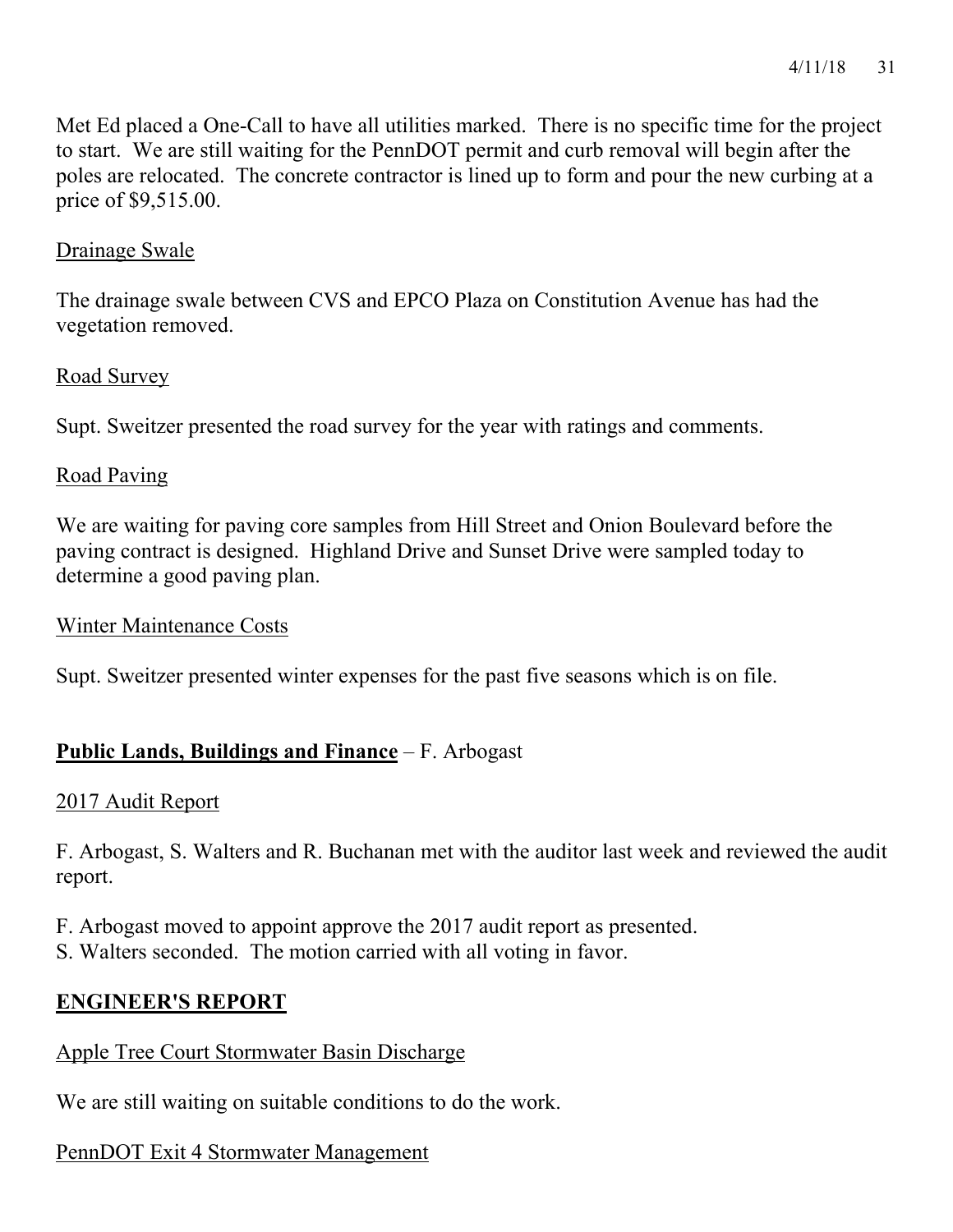All previous comments were addressed at the Wellhead Protection meeting. A couple of new concerns were raised and the engineer agreed to make the appropriate changes. Mike Danko of the U.S. Army Corps of Engineers cannot do the Phase I bog turtle assessment as they are regulated under the Fish and Wildlife Service.

### Deer Creek Pump Station Wet Well Expansion

The contract documents will be complete by the end of April for bidding in May and awarding at the May Authority meeting and June Council meeting.

#### 2018 Streets

Eng. Lipinski is recommending a full depth reclaiming of South Hill Street and South Sunset Drive. Onion Boulevard will be a cold in-place recycling. North Highland Drive will be base repair, paving fabric and wearing course overlay done by MACMOR. Geotechnical samples have been taken and will be tested.

#### Market Square Stormwater Issue

Eng. Lipinski is performing more detailed stormwater runoff analysis and calculations.

#### Johnson Controls EDUs

The water consumption data and EDU allocation appears to have decreased quite a bit from the last quarter usage of 23 EDUs.

# **SOLICITOR'S REPORT**

#### Eitzert Farms Recreation Fees

A few additions and modifications were made to the Recreation Fee Payment Plan Agreement.

S. Walters moved that the revised Recreation Fee Payment Plan Agreement be signed. K. Wills seconded. The motion carried with all in favor.

# Act 43 of 2017 New PA Fireworks Law

The new law took effect October 30 and allows consumers to purchase consumer fireworks including firecrackers, Roman Candles, bottle rockets, and similar fireworks that contain a maximum of 50 milligrams of explosive material.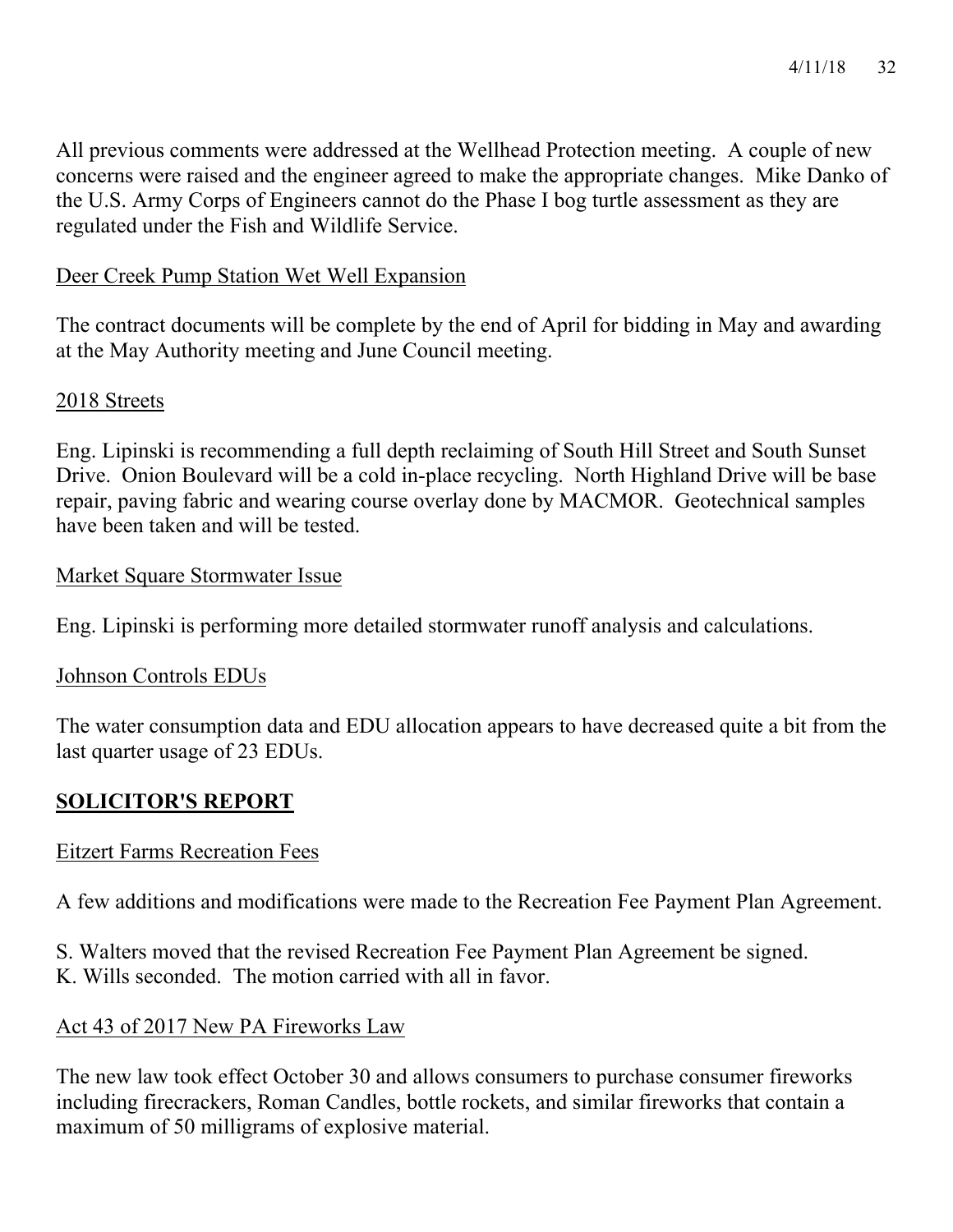# Kennel

After researching the Americans with Disabilities Act, it was concluded that dogs being housed that are emotional support animals would not exempt such animals from being counted for the purposes of determining whether a building is a kennel under our zoning ordinance. The exemption would apply if an individual with a disability required a service animal or an assistance animal as an accommodation for that disability. It was noted that a state license is required to board dogs, even one dog. One dog being boarded triggers a state license requirement and the fifth animal triggers a kennel based on our zoning ordinance. A letter to the property owner on Tree Hollow Drive will be sent by Sol. Rehmeyer and Codes Enforcement to raise concern based on the analysis. The owner will be reminded that proof of licensing from the state is necessary too.

# Southern Regional Police

Sol. Rehmeyer is following the correspondence as the Borough is attempting to resolve this situation.

### Recreational Vehicle Parking along the Street

The Zoning Officer asked for guidance as to whether a recreational vehicle may be parked along the street. It was concluded there is no restriction on parking such a vehicle on the side of a road in a residential area. The Borough does not enforce state law or any restrictions required by a homeowners or condominium association.

#### Fire Company Costs

The Fire Company is seeking an updated ordinance and resolution to better enable it to recover costs incurred in certain emergency response scenarios.

# **Public Safety, Welfare and Personnel** – F. Arbogast

#### Water License

Mark Ayres received his water license and should receive a \$1.00 an hour pay increase.

# **Secretary's Report** – C. Bosley

The Secretary asked when the fire company would like to send its letter out asking for fire police assistance for the carnival. F. Arbogast will check with the fire police captain.

# **York Adams Tax Bureau** – M. Sharkey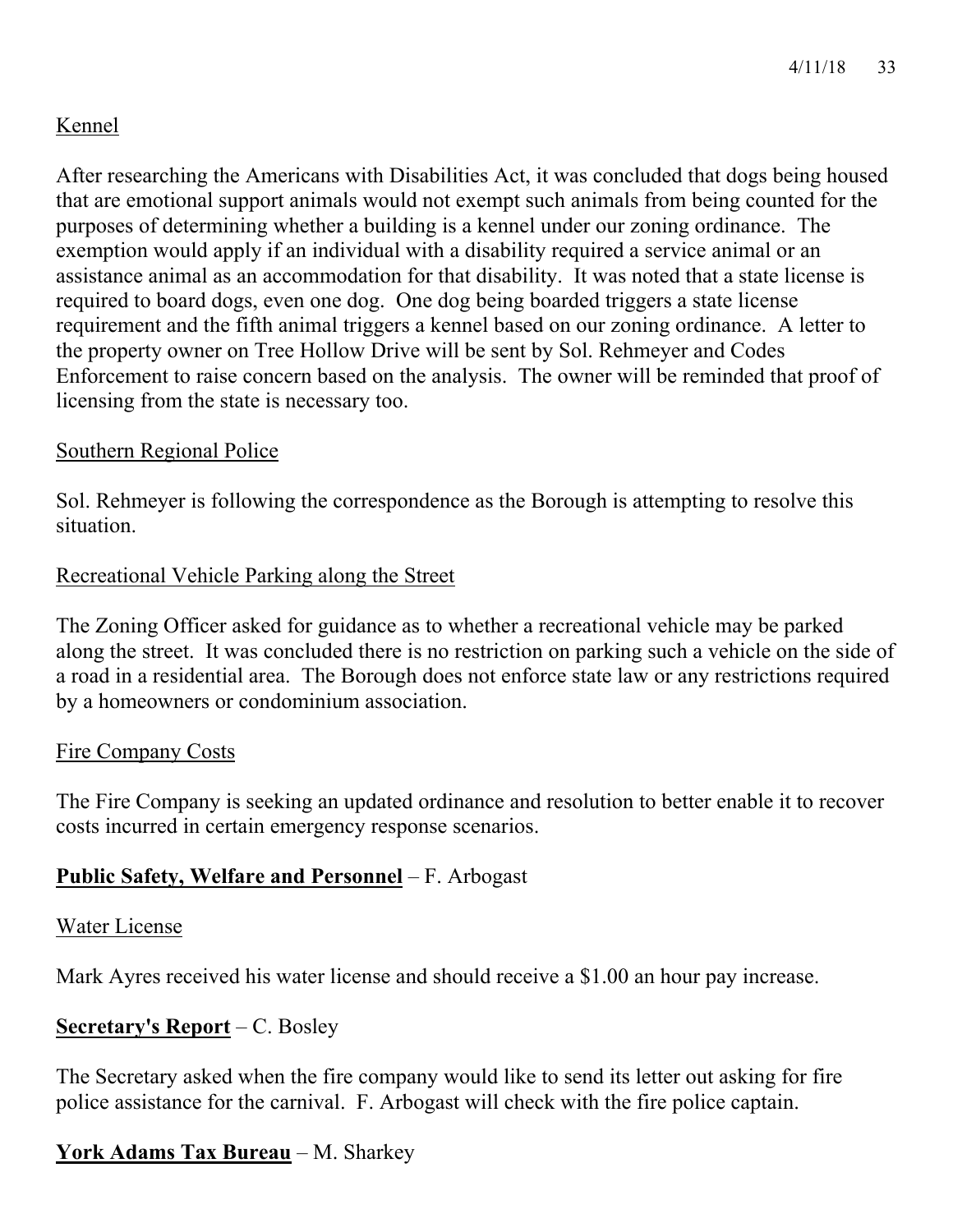M. Sharkey reported the finance committee met and will present a draft allotment at the April 30 meeting. There is also an open house the week of April 23 if anyone is interested, contact M. Sharkey for the details.

# **Subdivision, Land Development and Zoning** – D. Kraatz

# **Planning Commission** – D. Kraatz

S. Walters attended Monday evenings LGAC and both Hopewell and Shrewsbury Townships are interested in a mini-casino going in their municipalities.

# **UNFINISHED BUSINESS**

# **NEW BUSINESS**

# Issue Control Sheet

K. Wills stated he spoke with Rep. Kristin Phillips-Hill about the condition of the sidewalks and he will set up an appointment with her. He also wants to place an article in the next newsletter.

#### New Electric Rate Charge

APPI submitted a new rate from Constellation Energy at 0.05176.

F. Arbogast moved to approve the new rate and the agreement pending review by Sol. Rehmeyer.

T. Nadobny seconded. The motion carried with all voting in favor.

# Damaged Mailbox Replacements Snow Removal

The fee of \$25.00 to reimburse a property owner when a mailbox is damaged due to snow removal has been in place for a long time. A resident at 17 Brook Meadow Circle received a check for \$25.00; his post was rotted out.

S. Walters moved to set a price for reimbursement between \$50.00 – 100.00 at the discretion of Supt. Sweitzer for damage reimbursement.

T. Nadobny seconded The motion carried with all voting in favor.

# **COMMUNICATIONS**